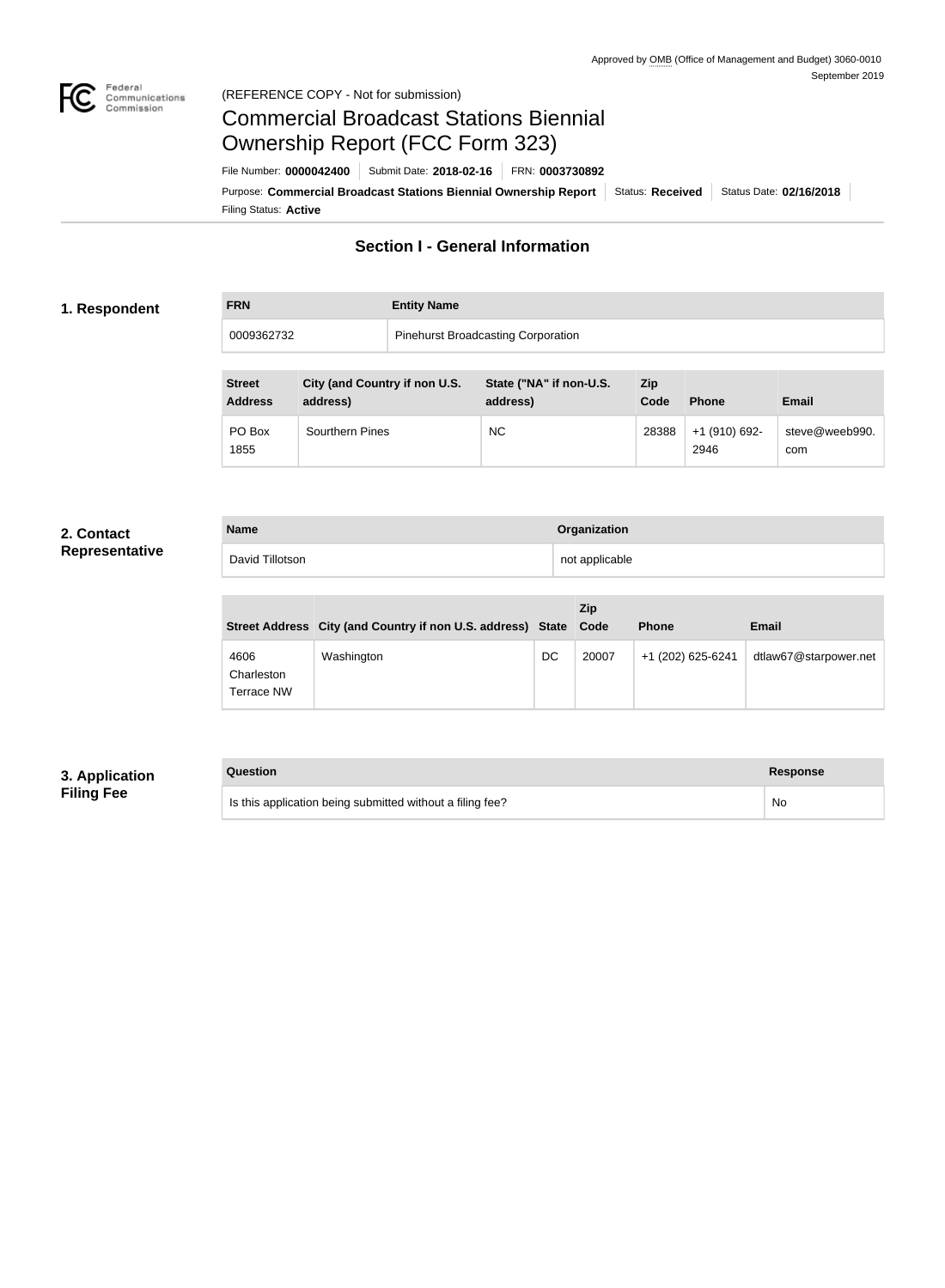| <b>Fees</b> | <b>Application Type</b> | <b>Form Number</b> | <b>Fee Code</b> | Quantity | <b>Fee Amount</b> | <b>Subtotal</b> |
|-------------|-------------------------|--------------------|-----------------|----------|-------------------|-----------------|
|             | Biennial                | Form 323           | <b>MAR</b>      |          | 85                | \$70.00         |
|             |                         |                    |                 |          | Total             | \$70.00         |

## **4. Nature of Respondent**

| (a) Provide the following information about the Respondent: |                        |  |
|-------------------------------------------------------------|------------------------|--|
| <b>Relationship to stations/permits</b>                     | Licensee               |  |
| <b>Nature of Respondent</b>                                 | For-profit corporation |  |

**(b) Provide the following information about this report:**

| <b>Purpose</b> | Biennial                                                                                                                                                                               |
|----------------|----------------------------------------------------------------------------------------------------------------------------------------------------------------------------------------|
| "As of" date   | 10/01/2017                                                                                                                                                                             |
|                | When filing a biennial ownership report or validating<br>and resubmitting a prior biennial ownership report, this<br>date must be Oct. 1 of the year in which this report is<br>filed. |

### **5. Licensee(s) and Station(s)**

#### **Respondent is filing this report to cover the following Licensee(s) and station(s):**

| Licensee/Permittee Name                   | <b>FRN</b> |
|-------------------------------------------|------------|
| <b>Pinehurst Broadcasting Corporation</b> | 0009362732 |

| Fac. ID No. | <b>Call Sign</b> | City                  | <b>State</b> | <b>Service</b> |
|-------------|------------------|-----------------------|--------------|----------------|
| 52643       | <b>WEEB</b>      | <b>SOUTHERN PINES</b> | <b>NC</b>    | AM             |

## **Section II – Biennial Ownership Information**

### **1. 47 C.F.R. Section 73.3613 and Other Documents**

Licensee Respondents that hold authorizations for one or more full power television, AM, and/or FM stations should list all contracts and other instruments set forth in 47 C.F.R. Section 73.3613(a) through (c) for the facility or facilities listed on this report. In addition, attributable Local Marketing Agreements (LMAs) and attributable Joint Sales Agreements (JSAs) must be disclosed by the licensee of the brokering station on its ownership report. If the agreement is an attributable LMA, an attributable JSA, or a network affiliation agreement, check the appropriate box. Otherwise, select "Other." Non-Licensee Respondents, as well as Licensee Respondents that only hold authorizations for Class A television and/or low power television stations, should select "Not Applicable" in response to this question.

| Document Information                            |                                                   |  |  |
|-------------------------------------------------|---------------------------------------------------|--|--|
| Description of contract or instrument           | Articles of Incorporation                         |  |  |
| Parties to contract or instrument               | State of North Carolina                           |  |  |
| Date of execution                               | 08/1991                                           |  |  |
| Date of expiration                              | No expiration date                                |  |  |
| <b>Agreement type</b><br>(check all that apply) | Other<br><b>Agreement Type: Corporate Charter</b> |  |  |

**Document Information**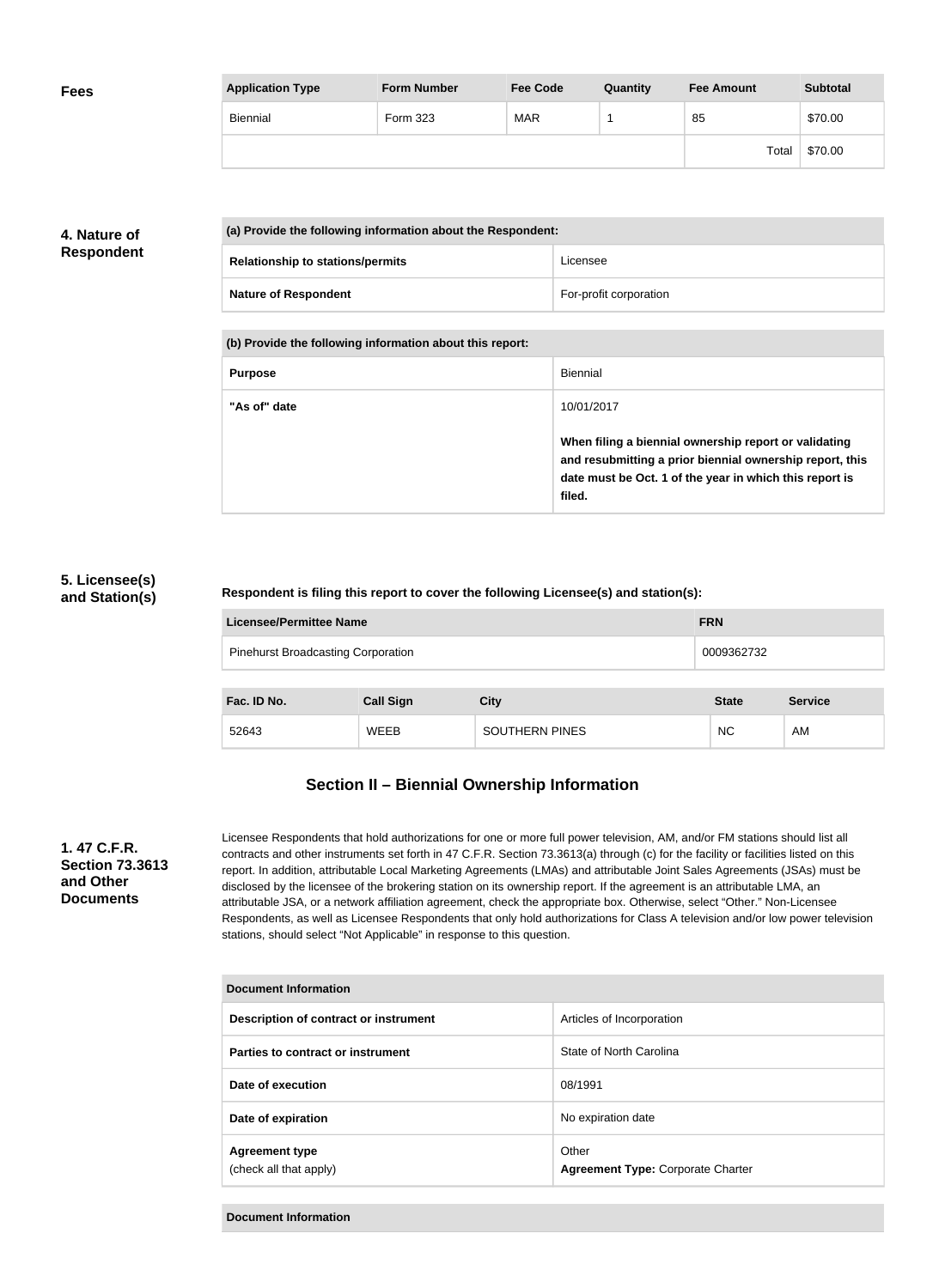| Description of contract or instrument           | By Laws                                 |
|-------------------------------------------------|-----------------------------------------|
| Parties to contract or instrument               | Shareholders of Respondent              |
| Date of execution                               | 08/1991                                 |
| Date of expiration                              | No expiration date                      |
| <b>Agreement type</b><br>(check all that apply) | Other<br><b>Agreement Type: By Laws</b> |

## **2. Ownership Interests**

**(a)** Ownership Interests. This Question requires Respondents to enter detailed information about ownership interests by generating a series of subforms. Answer each question on each subform. The first subform listing should be for the Respondent itself. If the Respondent is not a natural person, also list each of the officers, directors, stockholders, non-insulated partners, non-insulated members, and any other persons or entities with a direct attributable interest in the Respondent pursuant to the standards set forth in 47 C.F.R. Section 73.3555. (A "direct" interest is one that is not held through any intervening companies or entities.) List each interest holder with a direct attributable interest in the Respondent separately.

Leave the percentage of total assets (Equity Debt Plus) field blank for an interest holder unless that interest holder has an attributable interest in the Respondent solely on the basis of the Commission's Equity Debt Plus attribution standard, 47 C.F.R. Section 73.3555, Note 2(i).

In the case of vertical or indirect ownership structures, list only those interests in the Respondent that also represent an attributable interest in the Licensee(s) for which the report is being submitted.

Entities that are part of an organizational structure that includes holding companies or other forms of indirect ownership must file separate ownership reports. In such a structure do not report, or file a separate report for, any interest holder that does not have an attributable interest in the Licensee(s) for which the report is being submitted.

Please see the Instructions for further detail concerning interests that must be reported in response to this question.

The Respondent must provide an FCC Registration Number for each interest holder reported in response to this question. Please see the Instructions for detailed information and guidance concerning this requirement.

| ווטוואווויטווון קוווטוטווטו                             |                                                         |                        |                                   |  |
|---------------------------------------------------------|---------------------------------------------------------|------------------------|-----------------------------------|--|
| <b>FRN</b>                                              | 0009362732                                              |                        |                                   |  |
| <b>Entity Name</b>                                      | <b>Pinehurst Broadcasting Corporation</b>               |                        |                                   |  |
| <b>Address</b>                                          | PO Box                                                  | 1855                   |                                   |  |
|                                                         | <b>Street 1</b>                                         |                        |                                   |  |
|                                                         | <b>Street 2</b>                                         |                        |                                   |  |
|                                                         | <b>City</b>                                             | <b>Sourthern Pines</b> |                                   |  |
|                                                         | State ("NA" if non-U.S.<br>address)                     | NC                     |                                   |  |
|                                                         | <b>Zip/Postal Code</b>                                  | 28388                  |                                   |  |
|                                                         | Country (if non-U.S.<br>address)                        | <b>United States</b>   |                                   |  |
| <b>Listing Type</b>                                     | Respondent                                              |                        |                                   |  |
| <b>Positional Interests</b><br>(check all that apply)   | Respondent                                              |                        |                                   |  |
| <b>Tribal Nation or Tribal</b><br><b>Entity</b>         | Interest holder is not a Tribal nation or Tribal entity |                        |                                   |  |
| <b>Interest Percentages</b><br>(enter percentage values | Voting                                                  | 0.0%                   | <b>Jointly Held?</b><br><b>No</b> |  |
| from 0.0 to 100.0)                                      | <b>Equity</b>                                           | 0.0%                   |                                   |  |
|                                                         |                                                         |                        |                                   |  |

#### **Ownership Information**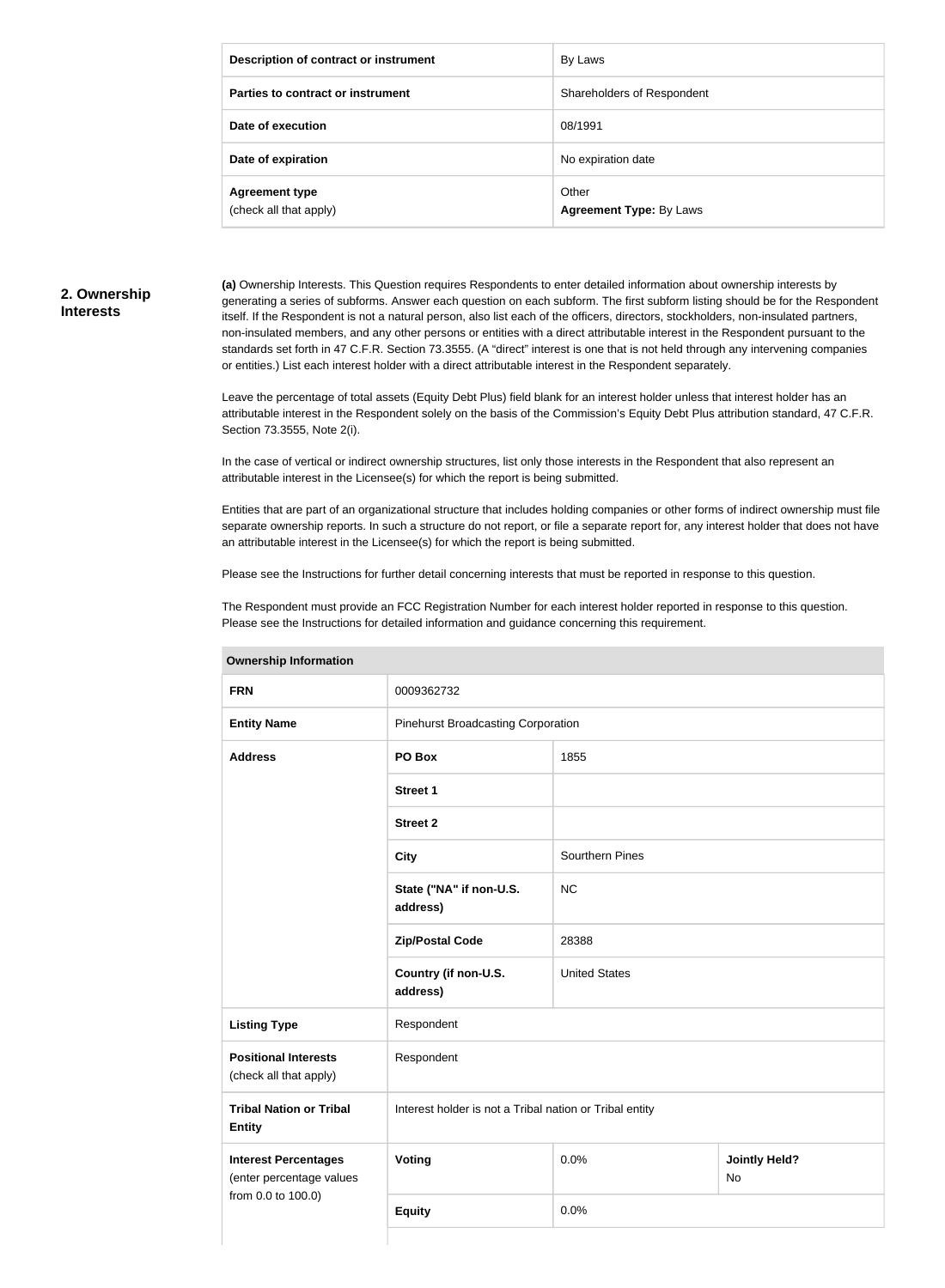|                                                                                      | <b>Total assets (Equity Debt</b><br>Plus) | $0.0\%$ |  |
|--------------------------------------------------------------------------------------|-------------------------------------------|---------|--|
| Does interest holder have an attributable interest in one or more broadcast stations |                                           | No      |  |

**that do not appear on this report?**

| <b>Ownership Information</b>                                                                                                                        |                                           |                        |                            |  |
|-----------------------------------------------------------------------------------------------------------------------------------------------------|-------------------------------------------|------------------------|----------------------------|--|
| <b>FRN</b>                                                                                                                                          | 0027249200                                |                        |                            |  |
| <b>Name</b>                                                                                                                                         | <b>Steve Adams</b>                        |                        |                            |  |
| <b>Address</b>                                                                                                                                      | PO Box                                    | 1855                   |                            |  |
|                                                                                                                                                     | <b>Street 1</b>                           |                        |                            |  |
|                                                                                                                                                     | <b>Street 2</b>                           |                        |                            |  |
|                                                                                                                                                     | <b>City</b>                               | Southern Pines         |                            |  |
|                                                                                                                                                     | State ("NA" if non-U.S.<br>address)       | <b>NC</b>              |                            |  |
|                                                                                                                                                     | <b>Zip/Postal Code</b>                    | 28388                  |                            |  |
|                                                                                                                                                     | Country (if non-U.S.<br>address)          | <b>United States</b>   |                            |  |
| <b>Listing Type</b>                                                                                                                                 | Other Interest Holder                     |                        |                            |  |
| <b>Positional Interests</b><br>(check all that apply)                                                                                               | Officer, Director, Stockholder            |                        |                            |  |
| Citizenship, Gender,<br><b>Ethnicity, and Race</b><br><b>Information (Natural</b><br><b>Persons Only)</b>                                           | <b>Citizenship</b>                        | US                     |                            |  |
|                                                                                                                                                     | <b>Gender</b>                             | Male                   |                            |  |
|                                                                                                                                                     | <b>Ethnicity</b>                          | Not Hispanic or Latino |                            |  |
|                                                                                                                                                     | Race                                      | White                  |                            |  |
| <b>Interest Percentages</b><br>(enter percentage values<br>from 0.0 to 100.0)                                                                       | <b>Voting</b>                             | 100.0%                 | <b>Jointly Held?</b><br>No |  |
|                                                                                                                                                     | <b>Equity</b>                             | 100.0%                 |                            |  |
|                                                                                                                                                     | <b>Total assets (Equity Debt</b><br>Plus) | 100.0%                 |                            |  |
| Does interest holder have an attributable interest in one or more broadcast stations<br>that do not appear on this report?                          |                                           |                        | No                         |  |
|                                                                                                                                                     |                                           |                        |                            |  |
| (b) Respondent certifies that any interests, including equity, financial, or voting<br>interests, not reported in this filing are non-attributable. | Yes                                       |                        |                            |  |

If "No," submit as an exhibit an explanation.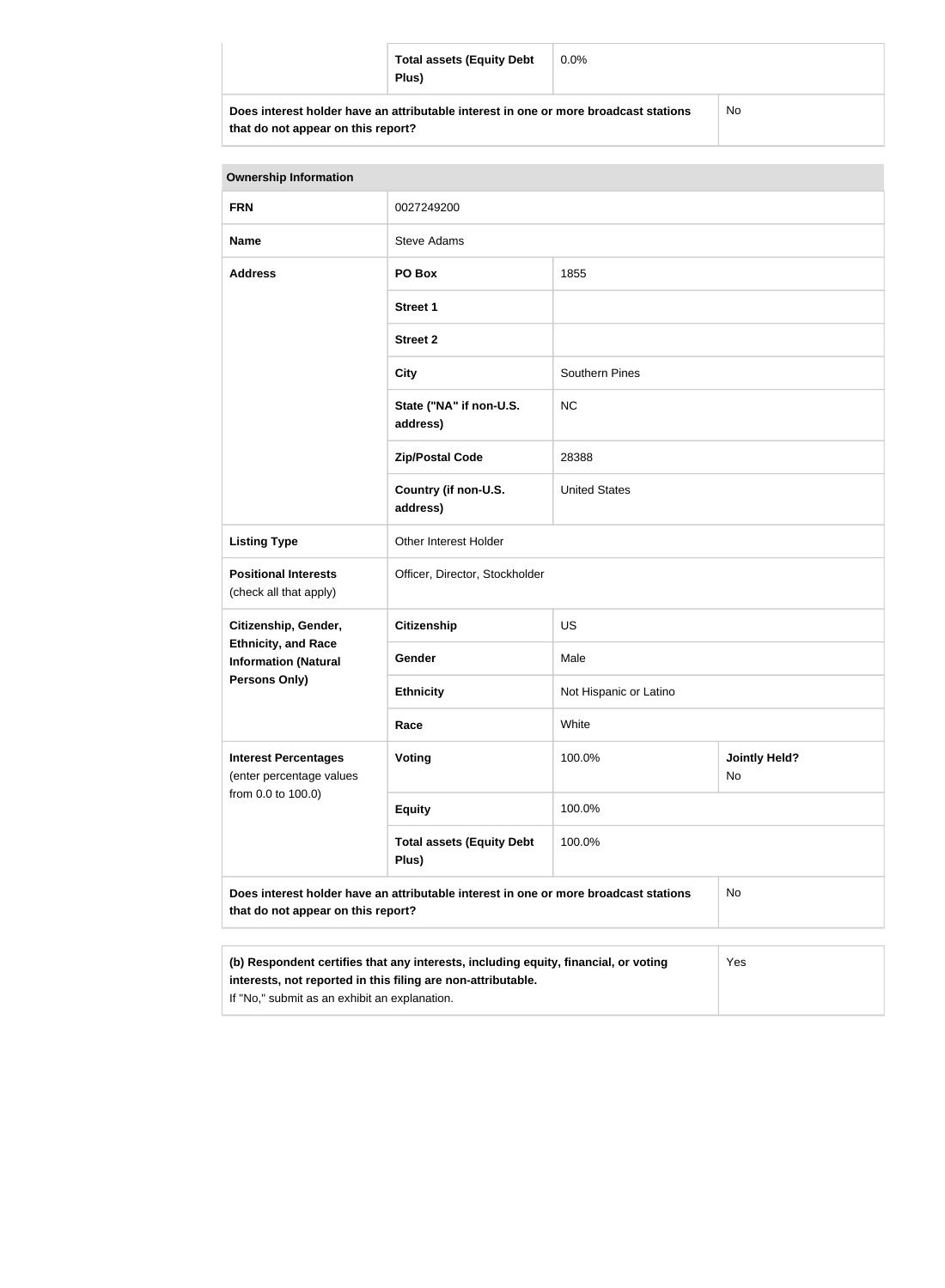| (c) Does the Respondent or any reported interest holder<br>hold an attributable interest in any newspaper entities in<br>the same market as any station for which this report is<br>filed, as defined in 47 C.F.R. Section 73.3555?                                                                                                                                                                                                                                                                                                                                                                                                              | No |
|--------------------------------------------------------------------------------------------------------------------------------------------------------------------------------------------------------------------------------------------------------------------------------------------------------------------------------------------------------------------------------------------------------------------------------------------------------------------------------------------------------------------------------------------------------------------------------------------------------------------------------------------------|----|
| If "Yes," provide information describing the interest(s), using<br>EITHER the subform OR the spreadsheet option below.<br>Respondents with a large number (50 or more) of entries to<br>submit should use the spreadsheet option.                                                                                                                                                                                                                                                                                                                                                                                                                |    |
| NOTE: Spreadsheets must be submitted in a special XML<br>Spreadsheet format with the appropriate structure that is<br>specified in the documentation. For instructions on how to<br>use the spreadsheet option to complete this question<br>(including templates to start with), please Click Here.                                                                                                                                                                                                                                                                                                                                              |    |
| If using the subform, leave the percentage of total assets<br>(Equity Debt Plus) field blank for an interest holder unless<br>that interest holder has an attributable interest in the<br>newspaper entity solely on the basis of the Commission's<br>Equity Debt Plus attribution standard, 47 C.F.R. Section<br>73.3555, Note 2(i). If using an XML Spreadsheet, enter "NA"<br>into the percentage of total assets (Equity Debt Plus) field<br>for an interest holder unless that interest holder has an<br>attributable interest in the newspaper entity solely on the<br>basis of the Commission's Equity Debt Plus attribution<br>standard. |    |
| The Respondent must provide an FCC Registration Number<br>for each interest holder reported in response to this<br>question. Please see the Instructions for detailed information<br>and guidance concerning this requirement.                                                                                                                                                                                                                                                                                                                                                                                                                   |    |

**(d) Are any of the individuals listed as an attributable interest holder in the Respondent married to each other or related to each other as parentchild or as siblings?** No

If "Yes," provide the following information for each such the relationship.

| (e) Is Respondent seeking an attribution exemption for any officer or director with<br>duties wholly unrelated to the Licensee(s)? | No |
|------------------------------------------------------------------------------------------------------------------------------------|----|
| If "Yes," complete the information in the required fields and submit an Exhibit fully describing                                   |    |
| that individual's duties and responsibilities, and explaining why that individual should not be                                    |    |
| attributed an interest.                                                                                                            |    |

**3. Organizational Chart (Licensees Only)**

Attach a flowchart or similar document showing the Licensee's vertical ownership structure including the Licensee and all entities that have attributable interests in the Licensee. Licensees with a single parent entity may provide a brief explanatory textual Exhibit in lieu of a flowchart or similar document. Licensees without parent entities should so indicate in a textual Exhibit.

**Non-Licensee Respondents should select "N/A" in response to this question.**

Respondent has no parent entity

## **Section III - Certification**

**Certification Section Section Question** *Question* **Response**